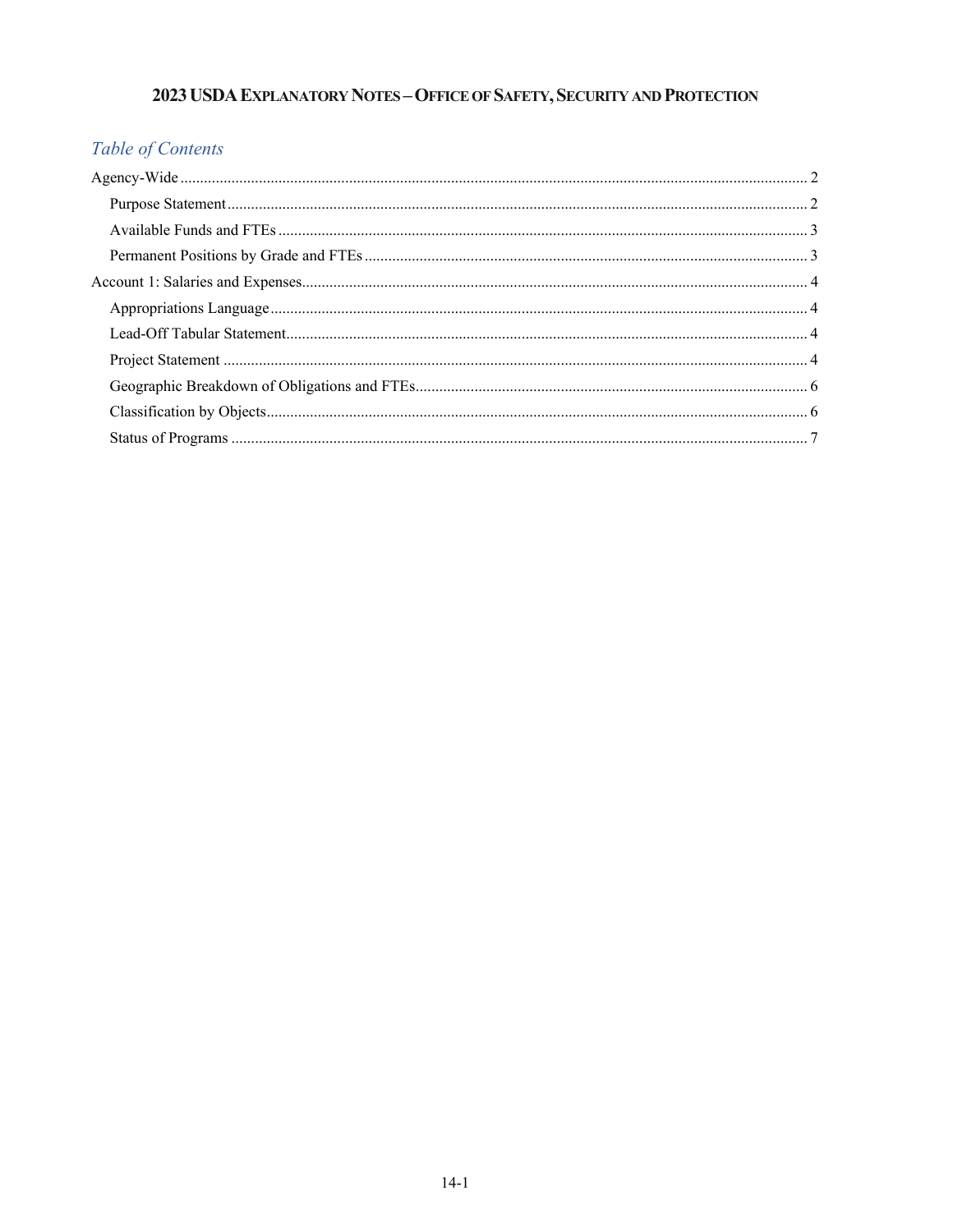## *AGENCY-WIDE*

## **PURPOSE STATEMENT**

The Office of Safety, Security and Protection (OSSP) was established on October 13, 2019, to improve facility emergency management and response. OSSP provides Department-wide leadership, policy, and management in the safeguarding of property and personnel. OSSP is committed to identifying and addressing all security risks that may affect USDA personnel, infrastructure, and facilities. Funding is currently in Agriculture Buildings and Facilities, Departmental Administration, and Office of Homeland Security. Direct appropriated funding for OSSP was first requested in FY 2021, this request was a combination of a new appropriations request, as well as transferred appropriations from the Agriculture Buildings and Facilities and Departmental Administration appropriations levels.

OSSP is located in Washington, D.C. As of September 30, 2021, there were 39 permanent full-time employees located in Washington, D.C.

OSSP has no open Government Accountability Office or Office of Inspector General Audits.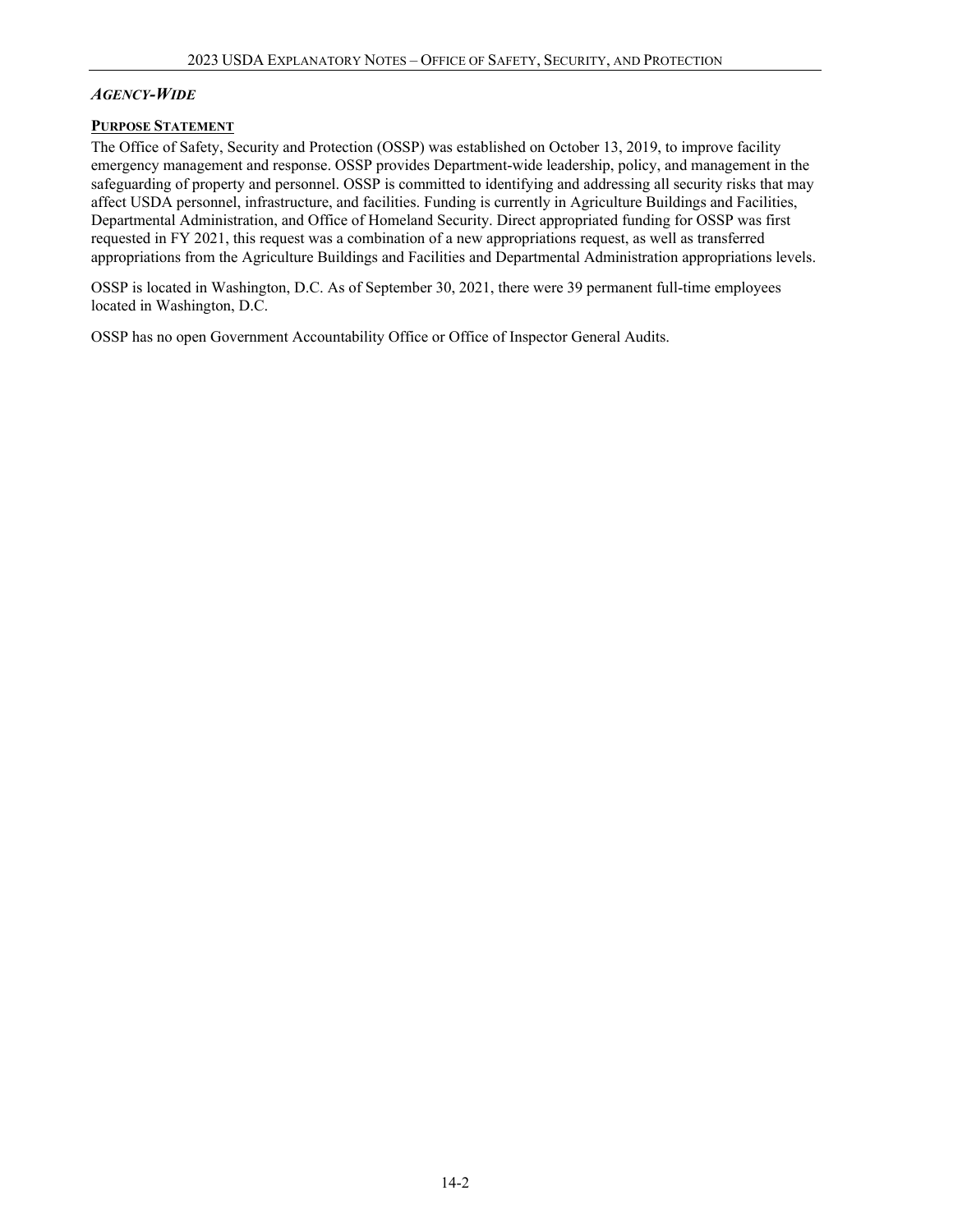# **AVAILABLE FUNDS AND FTES**

# *Table OSSP-1. Available Funds and FTEs (thousands of dollars, FTEs)*

| <b>Item</b>                  | 2020<br>Actual | <b>FTE</b> | 2021<br>Actual | FTE                      | 2022<br><b>Estimated</b> | FTE | 2023<br><b>Estimated</b> | <b>FTE</b> |
|------------------------------|----------------|------------|----------------|--------------------------|--------------------------|-----|--------------------------|------------|
| Salaries and Expenses:       |                |            |                |                          |                          |     |                          |            |
| Discretionary Appropriations |                | $\sim$     | \$23,218       | 20                       | \$23,218                 | 25  | \$25,528                 | 31         |
|                              |                |            | $-500$         | $\overline{\phantom{a}}$ |                          |     |                          |            |
|                              |                | $\sim$     | 22,718         | 20                       | 23.218                   | 25  | 25,528                   | 31         |
|                              |                |            | -647           | $\overline{\phantom{a}}$ |                          | -   |                          |            |
|                              |                |            | 22,071         | 20                       | 23.218                   | 25  | 25.528                   | 31         |
| Other USDA:                  |                |            |                |                          |                          |     |                          |            |
|                              |                |            | 4.170          | 15                       | 4.335                    | 17  | 4.370                    | 17         |
|                              |                |            | 3.828          | 5                        | 4.051                    | 6   |                          |            |
|                              |                |            | 7.998          | 20                       | 8.386                    | 23  | 4,370                    | 17         |
|                              |                |            | 30,069         | 40                       | 31,604                   | 48  | 29,898                   | 48         |

## **PERMANENT POSITIONS BY GRADE AND FTES**

*Table OSSP-2. Permanent Positions by Grade and FTEs*

| <b>Item</b>        | D.C. | Field | 2020<br>Actual<br><b>Total</b> | D.C.         | Field | 2021<br>Actual<br><b>Total</b> | D.C. | Field | 2022<br><b>Estimated</b><br><b>Total</b> | D.C. | <b>Field</b> | 2023<br><b>Estimated</b><br><b>Total</b> |
|--------------------|------|-------|--------------------------------|--------------|-------|--------------------------------|------|-------|------------------------------------------|------|--------------|------------------------------------------|
|                    |      |       |                                |              |       |                                |      |       |                                          |      |              |                                          |
|                    |      |       |                                |              |       |                                |      |       |                                          |      |              |                                          |
|                    |      |       |                                | Δ            |       |                                |      |       |                                          |      |              |                                          |
|                    |      |       |                                | 11           |       |                                | 16   |       | 16                                       | 16   |              | 16                                       |
|                    |      |       |                                | 8            |       |                                | 8    |       |                                          | 8    |              | 8                                        |
|                    |      |       |                                |              |       |                                |      |       |                                          |      |              |                                          |
|                    |      |       | $\overline{\phantom{0}}$       | <sub>6</sub> |       | h.                             | 6    |       | h.                                       | h    |              | 6                                        |
|                    |      |       |                                |              |       |                                |      |       |                                          |      |              |                                          |
| Total Perm. FT EOY |      |       |                                | 39           |       | 39                             | 48   |       | 48                                       | 48   |              | 48                                       |
| FTE                |      |       |                                | 40           |       | 40                             | 48   |       | 48                                       | 48   |              | 48                                       |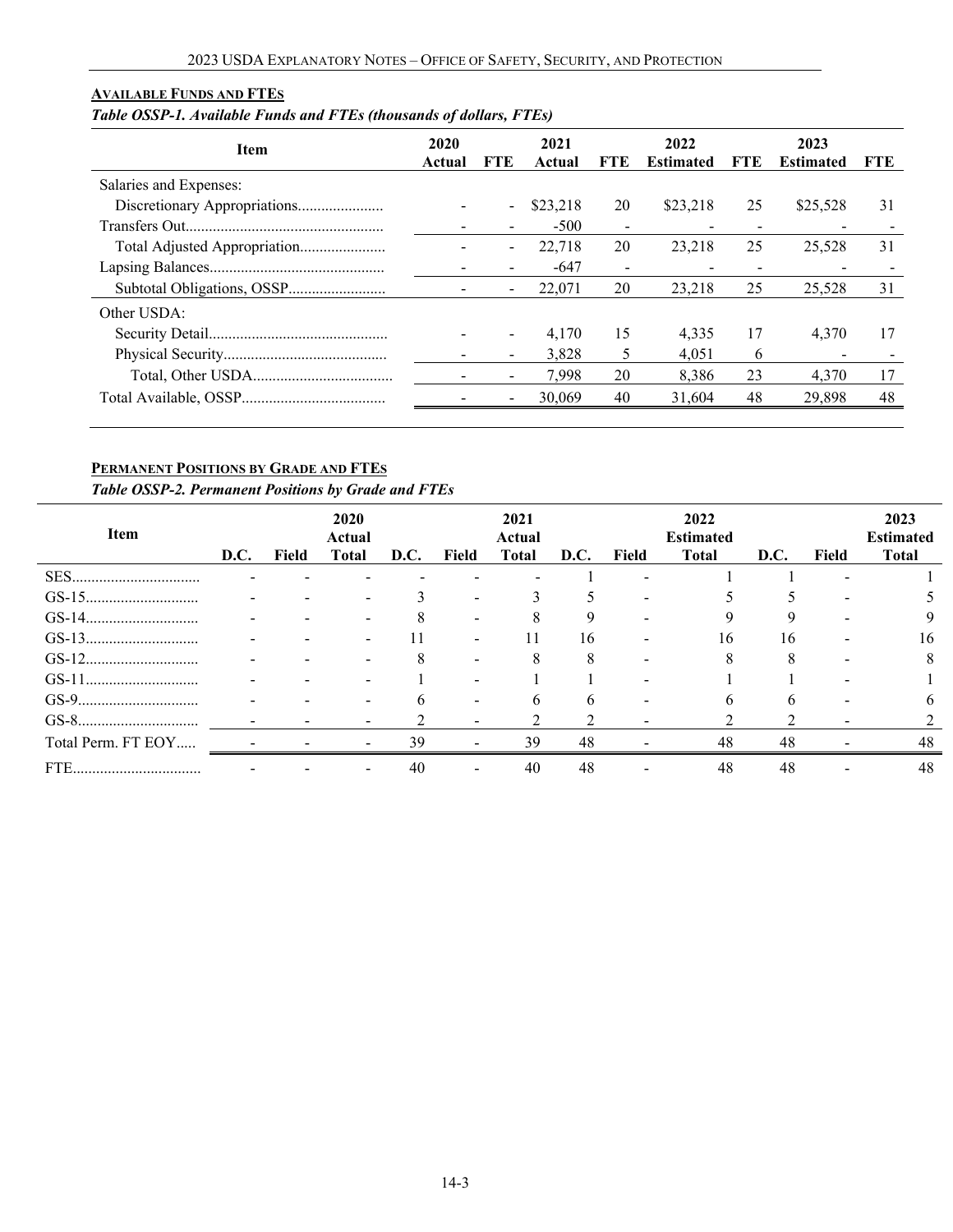#### *ACCOUNT 1: SALARIES AND EXPENSES*

#### **APPROPRIATIONS LANGUAGE**

The appropriations language follows (new language underscored; deleted matter enclosed in brackets):

For necessary expenses of the Office of Safety, Security, and Protection, [\$27,034,000]\$25,528,000.

#### **LEAD-OFF TABULAR STATEMENT**

*Table OSSP-3. Lead-Off Tabular Statement (In dollars)*

| Item                    | Amount       |
|-------------------------|--------------|
| Estimate, 2022          | \$23,218,000 |
| Change in Appropriation | $+2,310,000$ |
| Budget Estimate, 2023   | 25,528,000   |
|                         |              |

#### **PROJECT STATEMENT**

*Table OSSP-4. Project Statement (thousands of dollars, FTEs)*

| <b>Item</b>                                                     | 2020   |                          | 2021     |                          | 2022             |            | 2023             |      | Inc. or     | <b>FTE</b><br>Inc.<br><sub>or</sub> | Chg        |
|-----------------------------------------------------------------|--------|--------------------------|----------|--------------------------|------------------|------------|------------------|------|-------------|-------------------------------------|------------|
|                                                                 | Actual | FTE                      | Actual   | <b>FTE</b>               | <b>Estimated</b> | <b>FTE</b> | <b>Estimated</b> | FTE. | Dec.        | Dec.                                | <b>Key</b> |
| Discretionary Appropriations:<br>Office of Safety, Security and |        |                          |          |                          |                  |            |                  |      |             |                                     |            |
| Protection                                                      | \$ -   | $\overline{\phantom{0}}$ | \$23,218 | 20                       | \$23,218         | 25         | \$25,528         | 31   | $+$ \$2,310 | $+6$                                | (1)        |
| Total Appropriation                                             |        | $\overline{\phantom{a}}$ | 23,218   | 20                       | 23,218           | 25         | 25,528           | 31   | $+2,310$    | $+6$                                |            |
| Transfers Out:                                                  |        |                          |          |                          |                  |            |                  |      |             |                                     |            |
| Departmental Administration                                     |        |                          | $-500$   | $\overline{\phantom{a}}$ |                  |            |                  |      |             |                                     |            |
| Total Available                                                 |        | $\overline{\phantom{0}}$ | 22,718   | 20                       | 23,218           | 25         | 25,528           | 31   | $+2,310$    | $+6$                                |            |
|                                                                 |        |                          | $-647$   | $\overline{\phantom{0}}$ |                  |            |                  |      |             |                                     |            |
|                                                                 |        |                          | 22,071   | 20                       | 23,218           | 25         | 25,528           | 31   | $+2,310$    | $+6$                                |            |
|                                                                 |        |                          |          |                          |                  |            |                  |      |             |                                     |            |

#### *Table OSSP-5. Project Statement (thousands of dollars, FTEs)*

| <b>Item</b>                    | 2020<br>Actual | FTE                      | 2021<br>Actual | FTE             | 2022<br><b>Estimated</b> | FTE | 2023<br><b>Estimated</b> | FTE | Inc. or<br>Dec. | P L B<br>Inc.<br>or<br><b>Dec</b> |
|--------------------------------|----------------|--------------------------|----------------|-----------------|--------------------------|-----|--------------------------|-----|-----------------|-----------------------------------|
| Discretionary Obligations:     |                |                          |                |                 |                          |     |                          |     |                 |                                   |
| Office of Safety, Security and |                |                          |                |                 |                          |     |                          |     |                 |                                   |
| Protection                     |                | $\blacksquare$           | \$22,071       | 20              | \$23,218                 | 25  | \$25,528                 | 31  | $+$ \$2,310     | $+6$                              |
|                                |                |                          | 647            | -               |                          |     |                          |     |                 |                                   |
|                                |                | $\overline{\phantom{a}}$ | 22,718         | 20              | 23,218                   | 25  | 25,528                   | 31  | $+2,310$        | $+6$                              |
|                                |                | $\overline{\phantom{a}}$ | 500            | $\qquad \qquad$ | $\overline{\phantom{a}}$ |     |                          |     |                 |                                   |
|                                |                | $\sim$                   | 23,218         | 20              | 23.218                   | 25  | 25,528                   | 31  | $+2,310$        | $+6$                              |
|                                |                |                          |                |                 |                          |     |                          |     |                 |                                   |

**FTE**

#### **Office of Safety, Security and Protection (OSSP)**

OSSP is responsible for all physical security, security procedures, standards, and access control at USDA's HQ complex, George Washington Carver Center, and USDA-leased facilities in the National Capital Region (NCR). OSSP provides guidance and oversight to USDA's contracted Special Police force who stands ready as the agency's first line of defense. OSSP provides oversight and management on all Life-Safety services that ensure all National Capital Region facilities' life safety systems are operational, maintained, and meet all federal and jurisdictional regulatory requirements, codes, and industry standards.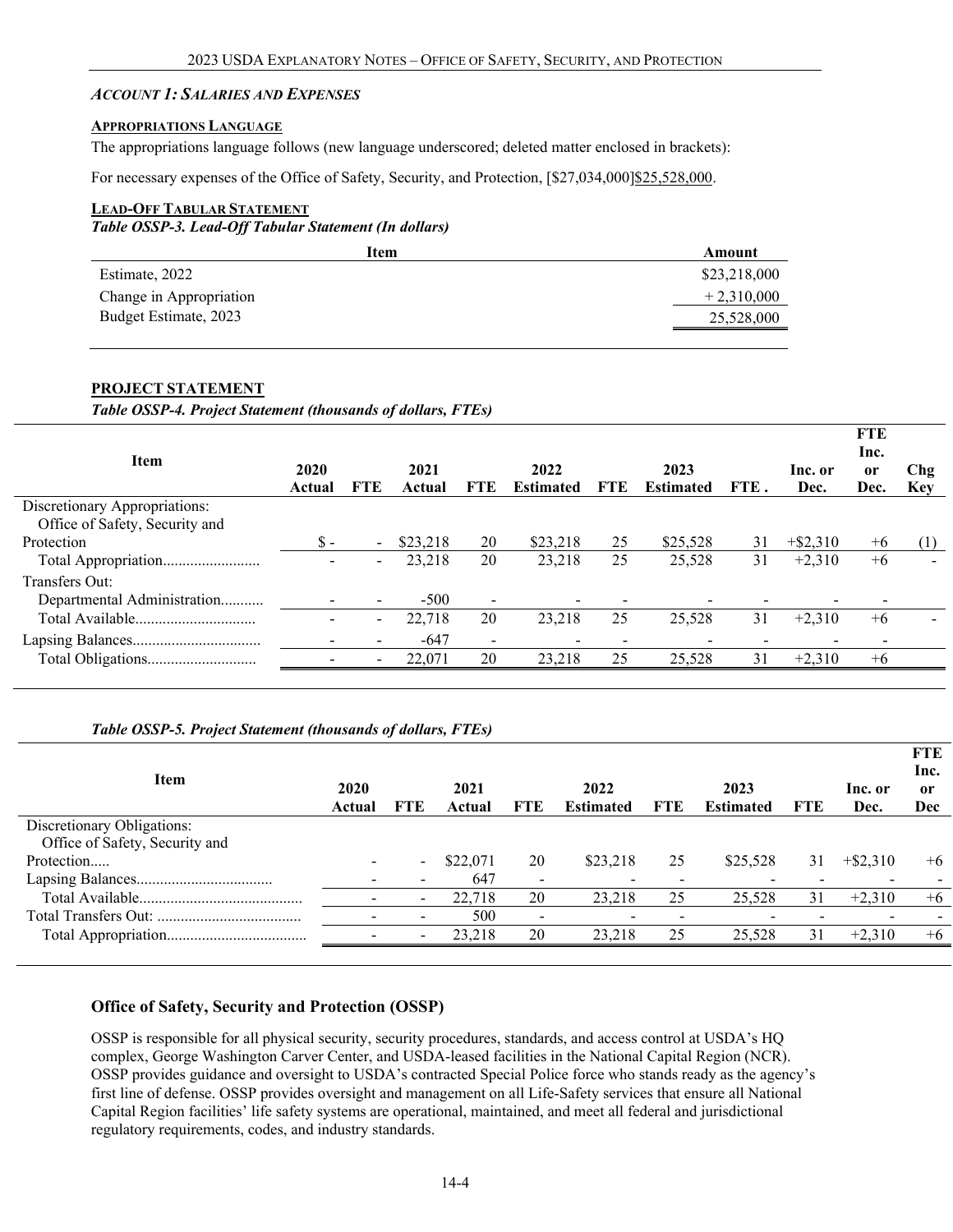OSSP is responsible for the operation, support, troubleshooting, and maintenance of all electronic security systems at USDA NCR locations. These systems are vital tools to the security and safety of USDA employees and facilities. OSSP manages USDA's enterprise physical access system (ePACS) to help maintain, troubleshoot, assist, and operate the ePACS Infrastructure which consists of over 9,000 card readers at over 800 locations. These locations include irradiators, research labs, agency headquarters, and many other critical assets to USDA's operation. OSSP manages USDA's HSPD-12 program across the nation. This program continues to assist USDA employees with the issuance, renewal, and troubleshooting with LincPass' Logical Resources (computers, networks, printers, etc.) as well as physical resources (buildings, turnstiles, network closets, sever rooms, etc.)

Due to the elevated threat of possible violence faced by Presidential Cabinet-level Secretaries, both within the United States and abroad, as well as the need for Continuity of Operations / Continuity of Government in the event of a national emergency, OSSP will continue to provide executive protection duties for the Secretary, the Deputy Secretary of Agriculture, and other designees as directed by the Secretary.

The numbers and letters of the following listing relates to values in the Change (Chg) Key column of the Project Statement:

- (1) A net increase of \$2,310,000 (\$23,218,000 and 25 FTEs available in 2022). The funding change is requested for the following items:
	- A) An increase of \$88,000, which includes \$61,000 for pay inflation and \$27,000 for FERS. This increase supports the pay increase which went into effect January 1st 2022 of a 2.7 percent Cost of Living pay increases for civilian employees, and a 1.1 percent increase to cover the expenses for the mandated increase of USDA's contribution to FERS.

An increase of \$194,000 for 2023 Pay.

This increase will support the annualization of the 2022 2.7 percent Cost of Living pay increase and the 2023 4.6 percent Cost of Living pay increase.

Without this increase the OSSP would struggle to continue to meet its objective in ensuring the operations and security of USDA facilities, employees, and visitors. This critical increase is needed to support and maintain current staffing levels to meet the demands and statutory requirements and operational demands imposed on OSSP. Failure to receive this increase would prevent us from fully performing our mission, which is necessary to ensure continued operations, the safety and security of property and personnel.

B) An increase of \$3,728,000 in the Office of Safety, Security and Protection to realign the Physical Security program from the Shared Costs Programs.

After analysis conducted by the USDA's Advisory Committee of the Shared Costs Programs, USDA determined that the realignment of resources associated with the following programs would better serve and meet the needs of the Department by improving oversight, transparency, and accountability, in addition to a realization in management efficiencies by reducing workload and administrative expenses.

Physical Security manages and coordinates the protection of all USDA facilities, personnel, and assets inside the National Capital Region. HSPD-12 requires government-wide standard for secure and reliable ID for all its employees and employees of federal contractors to access federally controlled facilities and networks. Based upon this directive, the National Institute for Standards and Technology (NIST) developed Federal Information Processing Standards Publication (FIPS Pub) 201. USDA's LincPass card is designed to link a person's identity to an ID credential and the credential to a person's ability to physically and logically access federally controlled buildings and information systems, respectively. In addition, the Facilities Protection Program consisting of the development of physical security policies, procedures, standards, training, oversight, and tools to include the USDA Physical Security Assessment Database and Report Repository as well as the USDA Standard Physical Security Assessment Process.

Until appropriated funds are enacted for the purpose of the Physical Security, this program will continue to be funded through the Shared Costs Programs mechanism.

C) A decrease of \$1,700,000 of USDA's security contract refunded to OSSP. This reduction is due to \$1,700,000 of USDA's security contract refunded to OSSP through an Inter-Agency Agreement.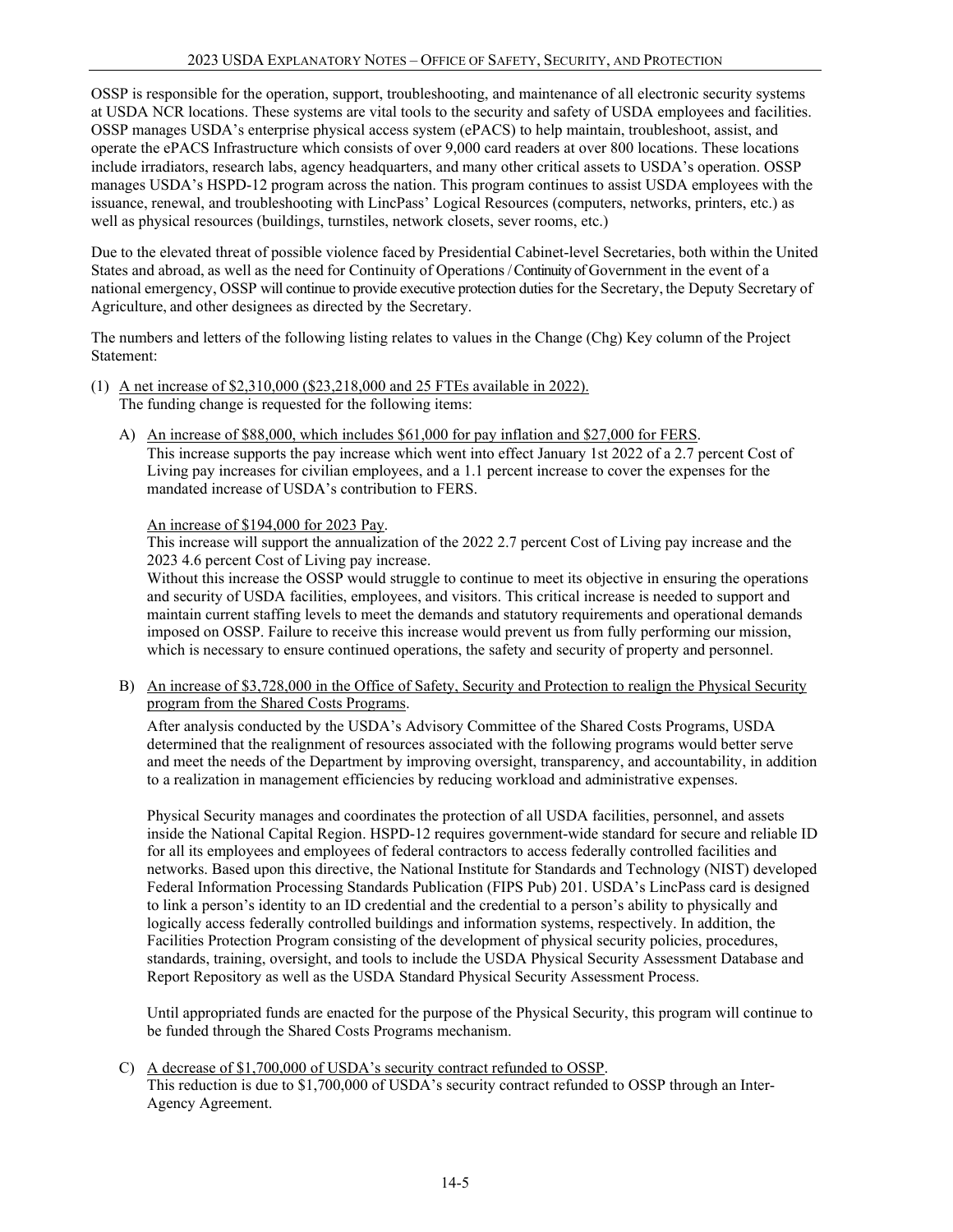# **GEOGRAPHIC BREAKDOWN OF OBLIGATIONS AND FTES**

| <b>State/Territory/Country</b> | 2020<br>Actual           | FTE.                     | 2021<br>Actual | <b>FTE</b>               | 2022<br>Estimated        | 2023<br>FTE<br><b>Estimated</b> |          | <b>FTE</b> |
|--------------------------------|--------------------------|--------------------------|----------------|--------------------------|--------------------------|---------------------------------|----------|------------|
|                                | $\overline{\phantom{0}}$ |                          | \$22.071       | 25                       | \$23,218                 | 25                              | \$25,528 |            |
|                                | $\overline{\phantom{0}}$ | $\overline{\phantom{0}}$ | 647            | $\overline{\phantom{0}}$ | $\overline{\phantom{0}}$ | $\overline{\phantom{a}}$        | -        |            |
|                                | $\overline{\phantom{0}}$ | $\overline{\phantom{0}}$ | 22.718         | 25                       | 23.218                   | 25                              | 25.528   | 31         |

## *Table OSSP-6. Geographic Breakdown of Obligations and FTEs (thousands of dollars, FTEs)*

# **CLASSIFICATION BY OBJECTS**

## *Table OSSP-7. Classification by Objects (thousands of dollars)*

| <b>Item</b><br>No. | Item                                          | 2020<br>Actual           | 2021<br>Actual | 2022<br><b>Estimated</b> | 2023<br><b>Estimated</b> |
|--------------------|-----------------------------------------------|--------------------------|----------------|--------------------------|--------------------------|
|                    | Personnel Compensation:                       |                          |                |                          |                          |
|                    |                                               | $\overline{\phantom{a}}$ | \$2,728        | \$2,798                  | \$3,907                  |
| 11                 |                                               | $\blacksquare$           | 2,728          | 2,798                    | 3,907                    |
| 12                 |                                               |                          | 1,055          | 1,079                    | 1,449                    |
| 13.0               |                                               | $\blacksquare$           | 2              | 2                        |                          |
|                    | Total, personnel comp. and benefits           | $\blacksquare$           | 3,785          | 3,879                    | 5,356                    |
|                    | Other Objects:                                |                          |                |                          |                          |
| 21.0               | Travel and transportation of persons          |                          | 8              | 8                        | 19                       |
| 22.0               |                                               |                          | 5              | 5                        | 5                        |
| 23.3               | Communications, utilities, and misc. charges  |                          | 100            | 100                      | 118                      |
| 24.0               |                                               |                          | 64             | 64                       | 64                       |
| 25.1               |                                               |                          | 806            | 806                      | 506                      |
| 25.2               | Other services from non-Federal sources       |                          | 23             | 23                       | 58                       |
| 25.3               | Other goods and services from Federal sources |                          | 3,202          | 3,202                    | 4,749                    |
| 25.4               | Operation and maintenance of facilities       | $\overline{\phantom{a}}$ | 11,635         | 12,688                   | 12,188                   |
| 25.5               | Research and development contracts            |                          | 20             | 20                       | 20                       |
| 26.0               |                                               |                          | 84             | 84                       | 95                       |
| 31.0               |                                               |                          | 2,339          | 2,339                    | 2,350                    |
|                    |                                               | $\overline{\phantom{m}}$ | 18,286         | 19,339                   | 20,172                   |
| 99.9               |                                               |                          | 22,071         | 23,218                   | 25,528                   |
|                    | <b>Position Data:</b>                         |                          |                |                          |                          |
|                    | Average Salary (dollars), ES Position         |                          | \$185,000      | \$185,000                | \$185,000                |
|                    | Average Salary (dollars), GS Position         | $\blacksquare$           | \$110,000      | \$110,000                | \$111,500                |
|                    |                                               |                          | 13.3           | 13.3                     | 13.3                     |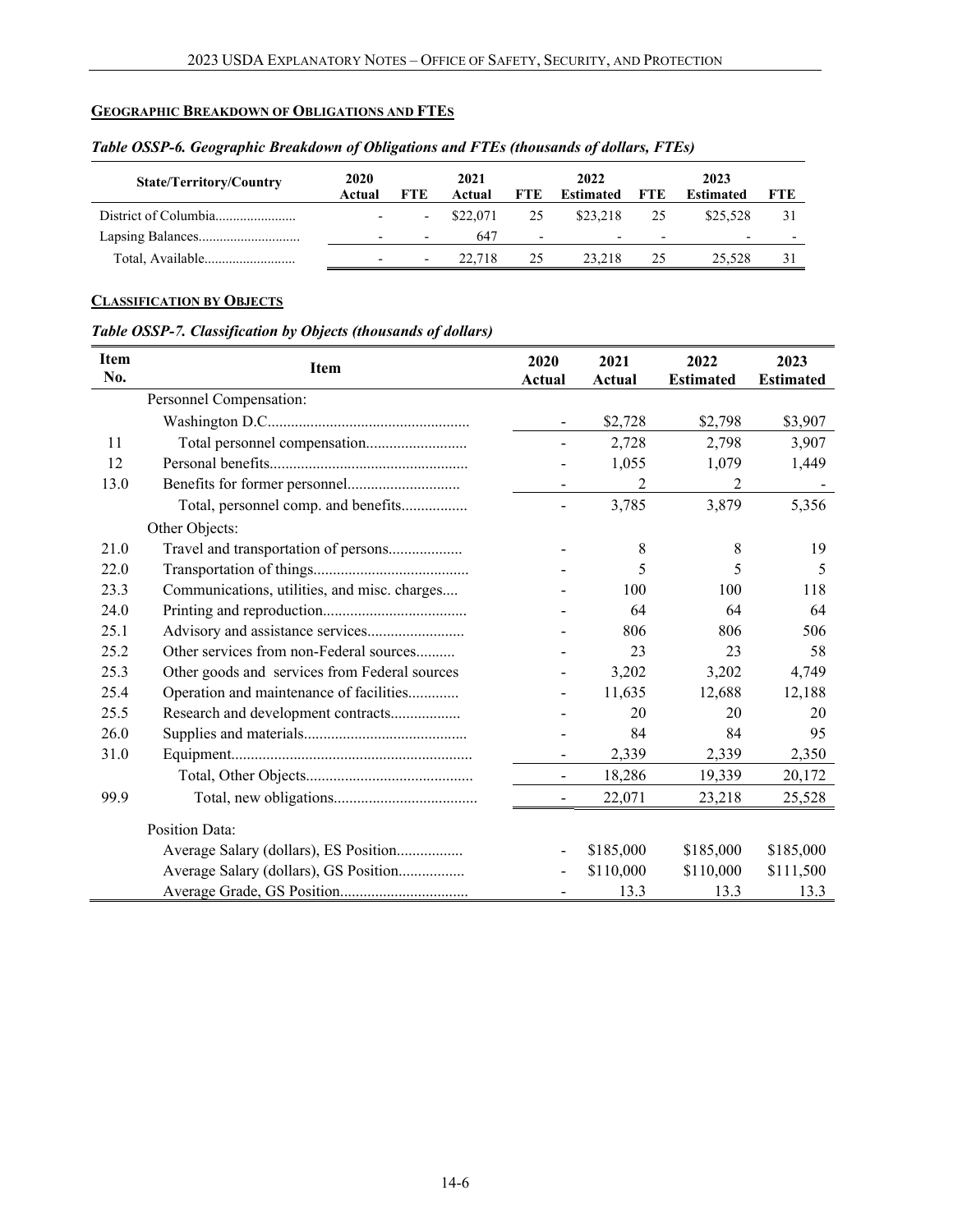### **STATUS OF PROGRAMS**

The Office of Safety, Security and Protection (OSSP) was established on October 13, 2019, to improve facility emergency management and response. OSSP provides Department-wide leadership, policy, and management in the safeguarding of property and personnel. OSSP is committed to identifying and addressing all security risks that may affect USDA personnel, infrastructure, and facilities. Inter-agency agreements were used during FY 2020 while funding was in Agriculture Buildings and Facilities, Departmental Administration, and Office of Homeland Security.

### **Current Activities**

OSSP directly manages all facility security and emergency response, asset protection and personnel safety for USDA's Headquarters complex which includes the Whitten, South, Yates building, and the George Washington Carver Center as well as having primary authority to fully coordinate facility safety, security and protection in the National Capitol Region. OSSP is responsible for standardizing facility security and personnel safety policies and procedures, including establishing consistent risk-based specifications for countermeasures that USDA facilities nationwide will be expected to implement based on their functions and vulnerabilities.

- Replacing USDA's existing closed-circuit television (CCTV) cameras located throughout USDA's Headquarters Complex. The current CCTVs were identified in a recent vulnerability assessment that it provided inadequate coverage and was beyond its life cycle. OSSP is in the final phase of installing a state-of-the-art Video Surveillance System that will meet Department of Homeland Security's Interagency Security Committee requirements; and
- OSSP is in the process of installing an enhanced Visitors Management System (VMS) for the Whitten, South and Yates buildings. This new VMS will allow USDA to follow the HSPD-12 mandate that all Federal Departments implement a single, standard credential for access to both physical and logical access.

### **Selected Examples of Recent Progress**

- Completed two GAO audits recommendations from 2017. USDA now has the proper mechanisms in place to accurately and effectively manage Physical Security vulnerability assessments in accordance with Information Security Center (ISC) standards. Working with Office of the Chief Information Officer, OSSP is in the final stage of development of a USDA-wide Assessment completion and tracking system that would provide ISC compliant security assessment for all USDA agencies and allow that vital data to be utilized for the CXO Dashboard, and other emergency USDA management application projects; and
- Migrated the HQ-Physical Access System in the Whitten Building into USDA's Enterprise Physical Access System to achieve USDA Policy Compliance with DR/DM-4620 (common identification for U.S. Department of Agriculture employees and contractors) and ensure continued compliance with Federal Information Security Management Act requirements;
- Updated and maintained the Agriculture Automated Warning and Information Response System (Ag-AWaIRS). This system enables OSSP to broadcast emergency information and fulfills USDA's need for a reliable, rapid, and broad-based method to deliver time-sensitive emergency alerts to USDA personnel. Ag-AWaIRS notifications include, but are not limited to, manmade or natural disasters, threat level changes, active shooter warnings, severe weather, or recall procedures;
- Modernized and renovated the USDA Badging office. The new office design promotes a more pandemic friendly and secure environment allowing us to service customers in a more timely and efficient manner;
- OSSP established a workplace violence working group to include mission areas from across USDA. This working group developed workplace violence training for USDA employees and supervisors explains what constitutes workplace violence, that USDA has a zero policy for workplace violence, and what support is in place for employees who witness or are victims of workplace violence. The working group has also established a 24-hour hot line for employees to utilize to report instances of workplace violence;
- Reestablishment of the Facility Security Committee: This committee will address facility-specific security issues and approving the implementation of security measures and practices;
- Modernized USDA's Emergency Control Center (ECC); This area has been modernized and IT equipment upgraded to ensure greater capabilities and resources exist during catastrophic/emergency